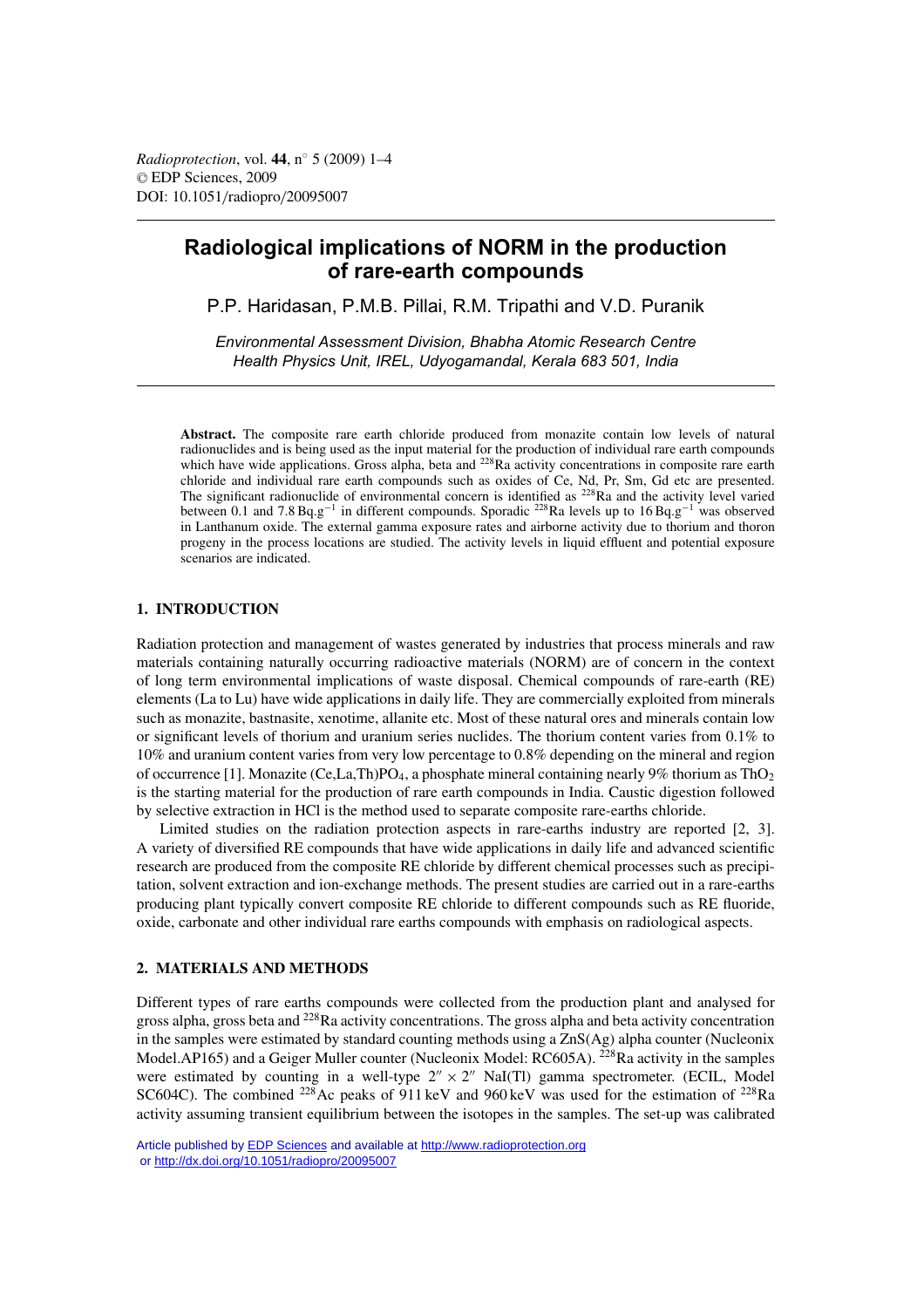| Rare earth (RE) compounds | Gross alpha        | Gross beta         | $\overline{^{228}}$ Ra |
|---------------------------|--------------------|--------------------|------------------------|
|                           | $Bq.g^{-1} \pm SD$ | $Bq.g^{-1} \pm SD$ | $Bq.g^{-1} \pm SD$     |
| Composite RE chloride*    | $1.3 \pm 0.6$      | $1.5 \pm 0.7$      | $0.45 \pm 0.20$        |
| RE fluoride               | $4.3 \pm 0.8$      | $3.4 \pm 0.9$      | $1.23 \pm 0.27$        |
| RE carbonate              | $7.0 \pm 1.0$      | $6.4 \pm 0.9$      | $3.80 \pm 0.45$        |
| RE oxide                  | $4.7 \pm 0.8$      | $4.2 \pm 0.8$      | $1.90 \pm 0.35$        |
| Cerium oxide – A grade    | $14.5 \pm 1.2$     | $18.3 \pm 1.3$     | $5.20 \pm 0.70$        |
| Cerium oxide – B grade    | $7.7 \pm 1.0$      | $10.3 \pm 1.1$     | $2.30 \pm 0.37$        |
| Cerium hydrate            | $3.7 \pm 0.8$      | $3.5 \pm 0.9$      | $1.40 \pm 0.27$        |
| Cerium nitrate            | < 0.5              | < 0.5              | < 0.15                 |
| Neodymium oxide           | $3.1 \pm 0.7$      | $1.2 \pm 0.7$      | $0.20 \pm 0.12$        |
| Lanthanum oxide           | $18.1 \pm 1.4$     | $22.4 \pm 1.4$     | $7.80 \pm 0.80$        |
| Praseodymium oxide(99%)   | < 0.5              | $1.5 \pm 0.8$      | $0.54 \pm 0.20$        |
| Samarium oxide(99%)       | $1.3 \pm 0.6$      | $5.2 \pm 0.8$      | $0.83 \pm 0.27$        |
| Gadolinium oxide(99%)     | ${<}0.5$           | $1.7 \pm 0.8$      | $0.48 \pm 0.20$        |

|  |  | Table 1. Activity concentration in rare earth compounds. |  |  |  |
|--|--|----------------------------------------------------------|--|--|--|
|--|--|----------------------------------------------------------|--|--|--|

\*Mean value of 15 samples. All other values are mean values of 3 samples each.

using a standard monazite ore of known  $^{228}$ Ra content in an identical geometry. The typical counting time was 10000 s and the minimum detectable activity was  $0.15 \text{ Bq} \cdot \text{g}^{-1}$  at  $1\sigma$  confidence level. The external gamma exposure rates at different locations were measured using a Scintillometer. Air samples were collected using vacuum pumps having a flow rate of 50 lpm. The samples were collected on glass fibre filter papers having a collection surface of 2.5 cm dia representing breathing zones. A programmed alpha counting method [3] was used to estimate potential alpha energy concentration (PAEC) due to thoron progeny and long-lived alpha activity. The committed annual effective dose from the inhaled intake of thorium activity was estimated. In the case of thoron progeny, the inhalation dose was estimated by using the dose conversion factor 1.67 mSv per Working Level Month (WLM) as given by Basis Safety Standards [4]. In order to assess the radiological impact due to waste streams, samples of liquid effluent were collected from the plant analysed for gross alpha, gross beta and <sup>228</sup>Ra activities by the standard analytical procedures [5].

# **3. RESULTS AND CONCLUSIONS**

Table 1 shows the gross alpha and beta activities and concentration of <sup>228</sup>Ra in different types of chemical compounds of rare earth produced. Wide variations in the activity levels were observed depending upon the process conditions and chemical nature of the compounds.

The composite rare earth chloride showed mean gross alpha activity of  $1.3 \pm 0.6$  Bq.g<sup>-1</sup> and beta activity of  $1.5 \pm 0.7$  Bq.g<sup>-1</sup>. As <sup>228</sup>Ra is expected to be the major contaminant in rare earth compounds extracted from monazite, analyses were carried out to assess  $228$ Ra activity in all the samples. The mean <sup>228</sup>Ra in rare earth chloride was found to be  $0.45 \pm 0.2$  Bq.g<sup>-1</sup>. The gross alpha and beta activities in other commercial grade rare earth samples such as oxides, carbonates, fluorides etc were in the range 2.2 to 18.1 Bq.g<sup>-1</sup> and 2.4 to 22 Bq.g<sup>-1</sup> respectively. <sup>228</sup>Ra in these samples varied between 0.87 and 7.8 Bq.g−1. Higher activity was observed in lanthanum and cerium oxides. In lanthanum oxide, 228Ra activity upto 16 Bq.g-1 was observed. High purity rare earth compounds showed still lower activity levels as expected. The 228Ra activity levels were below the exemption limit as per the safety standards where a limit of  $10 \text{ Bq.g}^{-1}$  is specified for regulation [4].

# **3.1 External gamma dose**

The external gamma exposure rates measured at different locations in the rare earth process pant are shown in Table 2. The radiation fields were generally below  $1 \mu Gy.h^{-1}$ . Accumulated sludge/scales in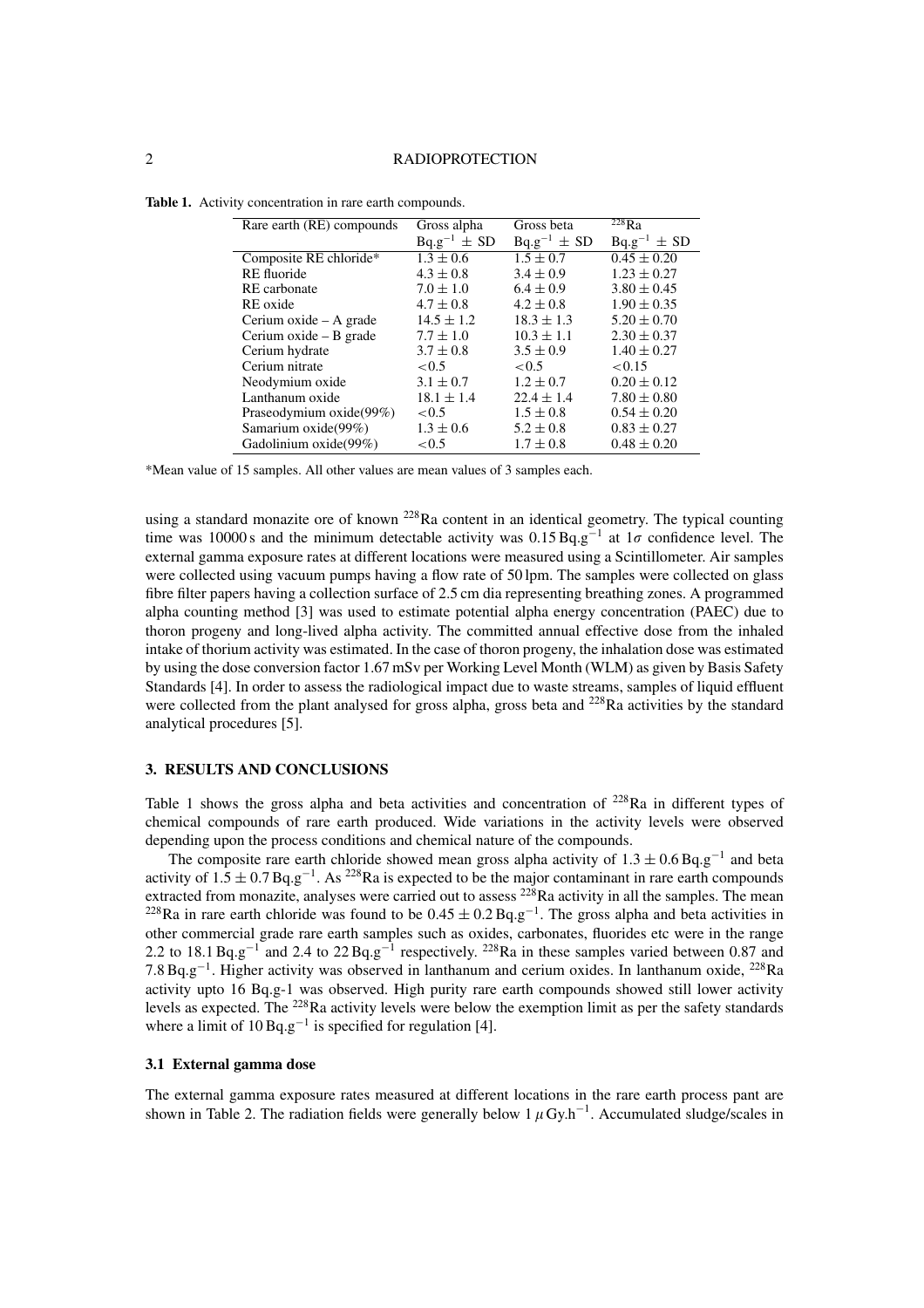#### ECORAD 2008 3

| Location                                 | Gamma exposure rate ( $\mu$ Gy.h <sup>-1</sup> ) |              |
|------------------------------------------|--------------------------------------------------|--------------|
|                                          | Range                                            | Mean         |
| RE chloride storage tanks                | $0.6 - 1.2$                                      | 1.0          |
| RE chloride storage tank – sludge/scales | 10–40                                            | 15 (Max.100) |
| Cerium hydrate tanks                     | $0.3 - 0.7$                                      | 0.4          |
| RE carbonate tanks                       | $0.7 - 1.0$                                      | 0.8          |
| Mixer settlers – solvent extraction      | $0.6 - 0.9$                                      | 0.8          |
| REF process tanks                        | $1.0 - 2.0$                                      | 2.0          |
| Calciner/Product drier                   | $0.5 - 1.0$                                      | 0.7          |
| Mixer settlers – cerium purification     | $0.2 - 0.4$                                      | 0.3          |
| Filter presses                           | $0.4 - 0.6$                                      | 0.5          |
| General background                       | $0.3 - 0.8$                                      | 0.5          |

**Table 2.** External gamma exposure rates in rare earth compounds processing.

the RE chloride solution storage tank showed gamma exposure rate upto  $100 \mu Gy \cdot h^{-1}$ . The average general background in the worker occupied areas was 0.5  $\mu$  Gy.h<sup>-1</sup> and the natural background outside the plant premises was measured as  $0.15 \mu Gy \cdot h^{-1}$ . Hence the likely incremental external dose for the occupancy period of 2000 h in a year is estimated to be 0.7 mSv and can be considered as the potential dose in the case of large scale processing of rare earth chloride to produce high purity RE compounds. As many of these compounds are used only in small quantities for various applications, the likely external dose received by a worker exposed to gamma from small quantities of the compounds is estimated to be in the range 0.03 to 1.3 mSv per year using the conversion factors given by IAEA safety report series No.49 [6] for 2000 hours of occupation. In real situations the actual occupancy will be much lower and hence the likely external doses also will be much lower than estimated.

#### **3.2 Inhalation dose due to thoron progeny and long-lived alpha activity**

The potential alpha energy concentration (PAEC) due to thoron progeny and airborne long-lived alpha activity due to 232Th in rare earth process plant are provided in Table 3. Measurements were carried out during the period 2003 to 2007.

The annual average PAECs were in the range 15–42 mWL whereas individual samples showed PAEC ranging from 2 to 162 mWL. The average for the five years data is worked out to be 30 mWL. The derived air concentration limit for the occupational settings applicable to the plant is 1000 mWL and the current levels are only 3% of the limit. Hence the annual inhalation dose to occupational workers due the intake of thoron progeny PAEC is estimated as 0.6 mSv, assuming 2000 h of work occupancy. Airborne <sup>232</sup>Th activity at various locations in the plant ranged between 0.001 and 0.023 Bq m<sup>-3</sup>. The mean activity during the period was  $0.005 \pm 0.002$  Bq m<sup>-3</sup>. Assuming a breathing rate of 1.2 m<sup>3</sup> h<sup>-1</sup> for 2000 working hours in a year, the likely inhalation dose is worked out as 0.62 mSv. Including the external dose component of 0.7 mSv, the likely total annual dose to occupational worker is estimated to be 1.92 mSv.

| Year | Thoron progeny, PAEC (mWL) |               | $\sqrt[232]{\text{Th}(Bq.m^{-3})}$ |                   |
|------|----------------------------|---------------|------------------------------------|-------------------|
|      | Range                      | Mean $\pm$ SD | Range                              | Mean $\pm$ SD     |
| 2003 | $5 - 90$                   | $15 \pm 5$    | $0.001 - 0.012$                    | $0.008 \pm 0.003$ |
| 2004 | $7 - 155$                  | $30 \pm 7$    | $0.002 - 0.014$                    | $0.006 \pm 0.002$ |
| 2005 | $5 - 148$                  | $42 \pm 10$   | $0.001 - 0.023$                    | $0.007 \pm 0.003$ |
| 2006 | $3 - 162$                  | $35 \pm 8$    | $0.001 - 0.018$                    | $0.005 \pm 0.002$ |
| 2007 | $2 - 139$                  | $41 \pm 10$   | $0.001 - 0.011$                    | $0.003 \pm 0.001$ |

**Table 3.** Airborne activity in the RE Process plant.